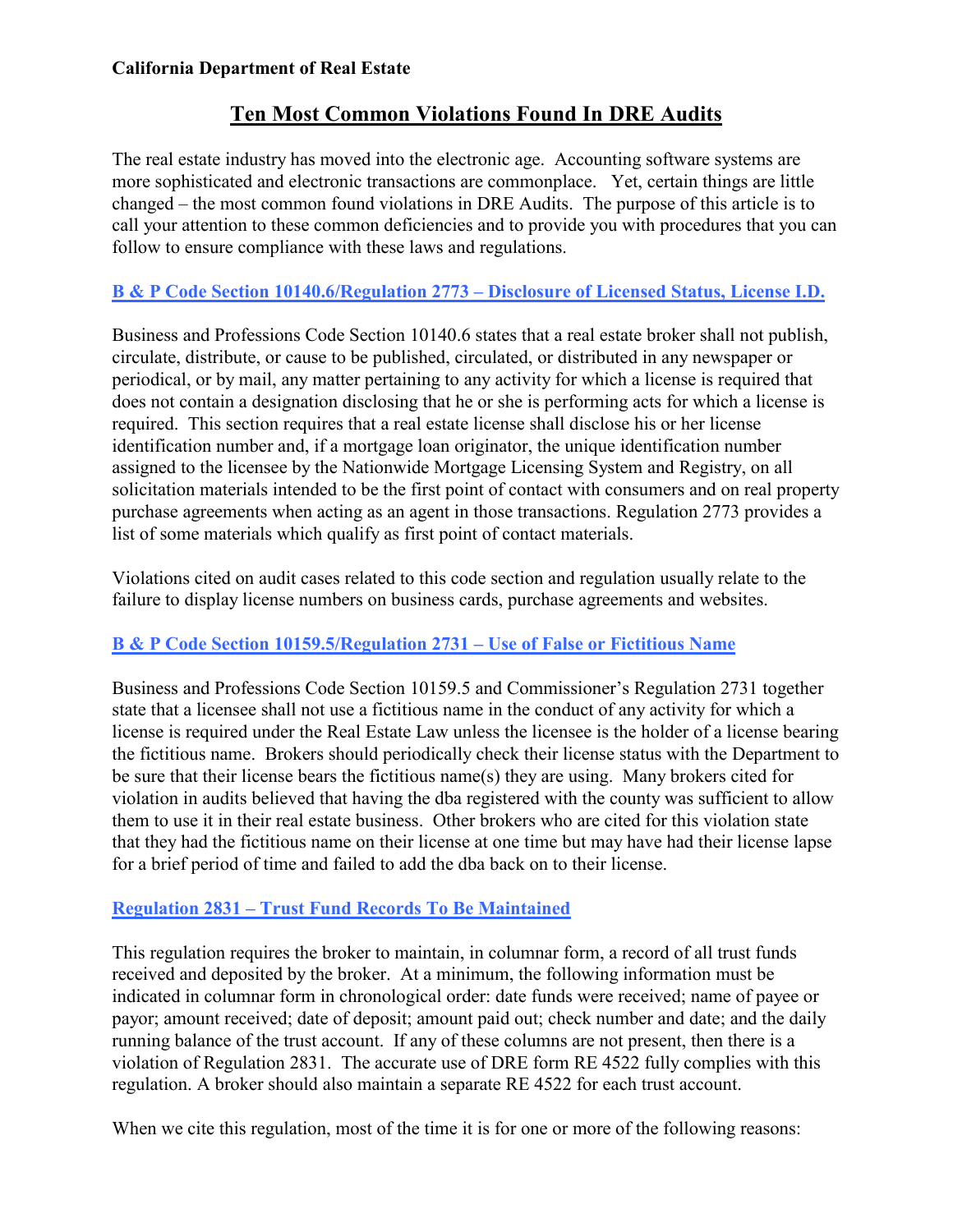- The broker did not maintain any trust fund records.
- If trust fund records were maintained, they were either not in columnar form or a column (noted above) was missing. In some instances, columnar records were maintained by a licensee but he/she was still cited because the items posted were not accurate, e.g., when posting a check, it was the wrong amount, or, for a deposit, "the amount" was wrong or "the date of deposit" was the wrong date.
- A broker maintaining columnar records can still be cited if a daily running balance is not maintained or is inaccurate. Brokers must always keep a daily running balance of the aggregate amount of trust funds in their bank accounts.

(For trust funds not deposited into a trust account, the columnar record should show the date trust funds were received, the form of the trust funds, amount received, description of the property, identity of the person to whom funds were forwarded, and date of disposition. The accurate use of DRE form RE 4524 fully complies with this part of the regulation.)

It should be noted that records maintained under an automated data process system in accordance with generally accepted accounting principles should be in compliance as long as they contain the elements previously noted and are maintained in a format that will readily enable tracing and reconciliation in accordance with Regulation 2831.2.

### **Regulation 2831.1 – Separate Record for Each Beneficiary or Transaction**

This regulation requires the broker to maintain, in columnar form, a separate record of trust funds for each beneficiary or transaction accounting for all funds which have been deposited into a trust account. This record identifies which beneficiary has funds in the trust account. This record must indicate the following in chronological order and in columnar form: date of deposit, amount of deposit, name of payee or payor, check number, date and amount, and running balance of the separate record after each transaction on any date.

This regulation is cited mostly due to one or more of the following reasons:

- The broker did not maintain any separate records for each beneficiary.
- In some cases, a broker maintained separate records but was still cited because it was not in columnar form or a column was missing.
- Separate records were maintained, but the broker was cited because information was missing.
- Separate records were maintained, but the broker was cited because the items posted were not accurate, e.g., when posting a check, it was recorded in the wrong amount, or, for a deposit, "the amount" was wrong and/or "the date of deposit" was the wrong date.
- A broker was unable to identify ownership of funds received via electronic deposits.
- Separate records were maintained, but a daily running balance for each record was not maintained or it was not accurate. Brokers must always keep a daily balance for each separate record.

It should be noted that records maintained under an automated data process system in accordance with generally accepted accounting principles should be in compliance as long as they contain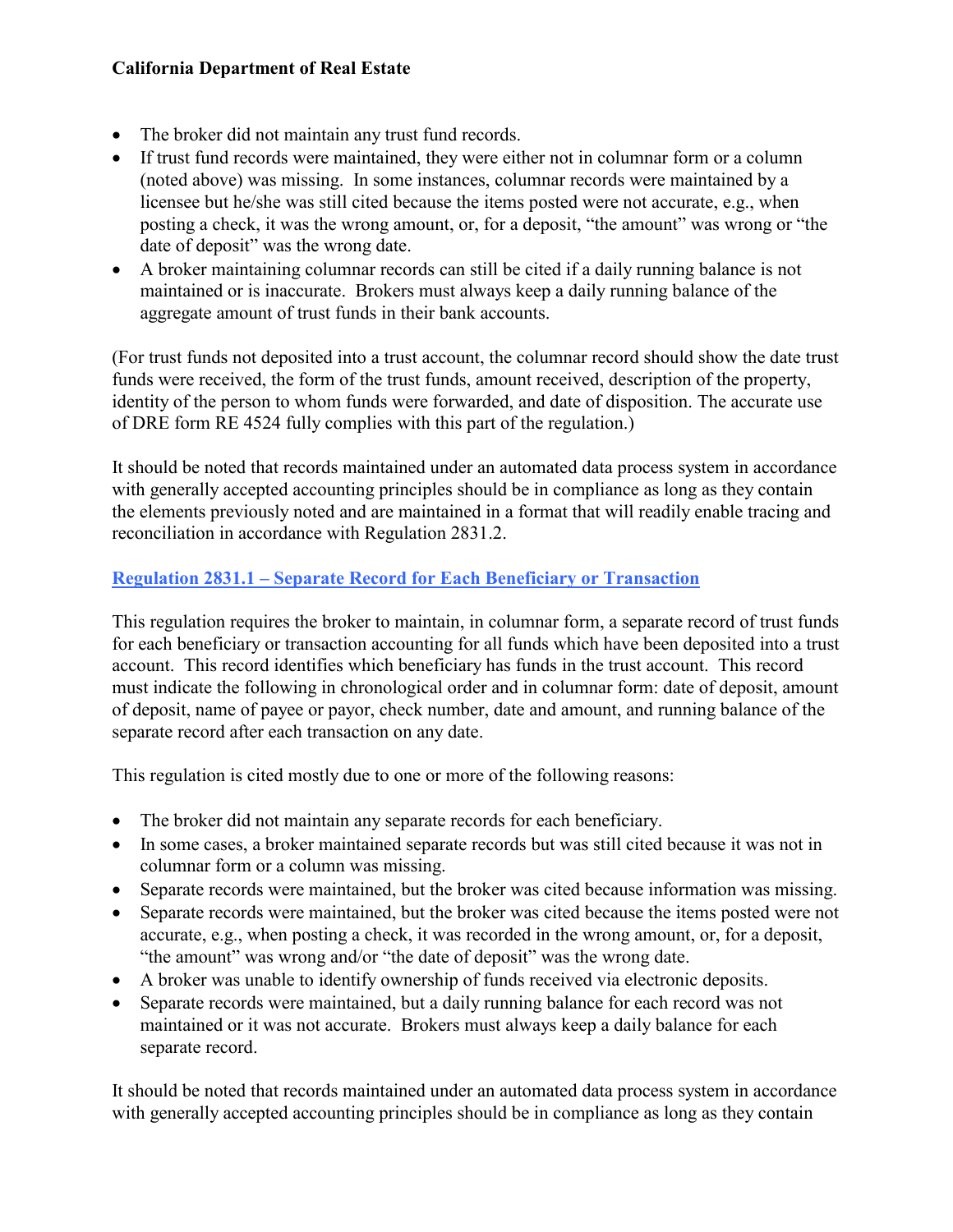the elements previously noted and are maintained in a format that will readily enable tracing and reconciliation in accordance with Regulation 2831.2.

### **Regulation 2831.2 – Trust Account Reconciliation**

Regulation 2831.2 requires that the total of all Separate Beneficiary or Transaction Records maintained pursuant Regulation 2831.1 is reconciled with the balance of the Record of All Trust Funds Received and Paid Out required by Regulation 2831, at least once a month except when the bank account did not have any activities. The requirement is that the accounting records be reconciled to each other. This is not only a legal requirement. This is also part of a sound internal control for trust fund handling.

In order for this procedure to have a reliable result, the Record of All Trust Funds Received and Paid Out must be reconciled first with the bank account statements as of a certain cut-off date. This procedure is commonly known as bank reconciliation and is performed to determine the accuracy of the records. A cut-off date is the calendar date (usually end of the month), when no transaction or activity thereafter is considered. This process is completed once all adjustments and corrections of any reconciling items had been made to the ending balance on each record to arrive at an adjusted cash balance. In other words, the balance of the record of all trust funds received and paid out has to equal the adjusted cash balance.

The next step is to compare and reconcile the total of all beneficiary or transaction records with the adjusted cash balance as of the cut-off date of the bank reconciliation. The main objective of this procedure is to determine, based on the records, whether all trust funds held on behalf of others are on deposit in the corresponding trust account. Another purpose of this procedure is to ascertain that there is no unidentified overage or broker's funds in excess of \$200 in the trust account. Any discrepancy must be corrected accordingly. The broker is required to maintain a record of the trust account reconciliation showing the name of the bank account and number, date of the reconciliation, account number or name of the principals, beneficiaries or transactions and the amount of trust funds held by the broker for each of the principals, beneficiaries or transactions. Failure to comply with this Regulation could result in substantial loss of trust funds and disciplinary action against the broker by the Department.

For an informative, step-by-step demonstration of this process, please see the PowerPoint presentation on the DRE website at: <http://www.dre.ca.gov/files/ppt/TrustAccountReconciliation.ppsx>

### **Regulation 2832.1 – Trust Fund Handling for Multiple Beneficiaries (Trust Fund Shortage)**

Regulation 2832.1 requires the real estate broker to obtain written consent from every owner of the trust funds in the bank account prior to each disbursement if the disbursement will reduce the balance of the funds in the bank account to an amount less than the existing trust fund liability of the broker to all owners of the funds. A trust fund shortage therefore exists when the following conditions are present:

1. The balance of the bank account is less than the total trust fund liability of the broker to all owners of the funds; and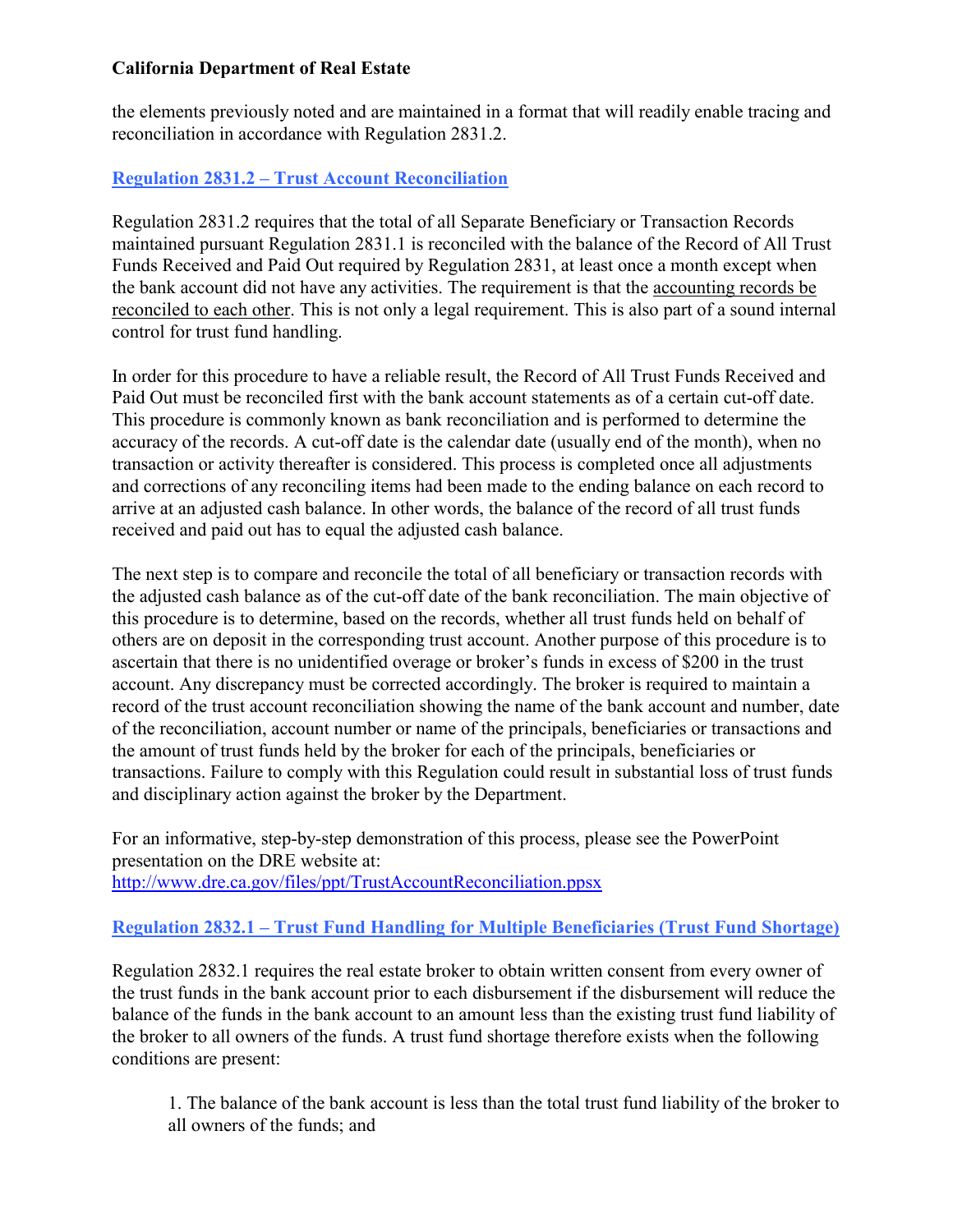2. There is no written authorization from all owners of the trust funds, prior to each disbursement that caused the shortfall, allowing this.

The more obvious reason for a trust fund shortage is the intentional misuse (conversion) of trust funds. However, simple record keeping errors that remain undetected could result in trust fund shortages and an actual loss of funds. Failure to record a disbursement, or understating the amount of a check disbursed, or overstating the amount of a deposit on the beneficiary ledger/record will cause the beneficiary ledger to show a balance that is larger than the true amount owed to the individual beneficiary. This overstated balance on the ledger is more likely to be paid and, consequently, the beneficiary will be paid more than what is due. The end result is a trust fund shortage.

Performing the proper trust account reconciliation pursuant to Regulation 2831.2 should enable the broker to detect such causes of a trust fund shortage.

### **B & P Code Section 10145/Regulation 2832 – Trust Fund Handling**

Section 10145 and Commissioner's Regulation 2832 together require that a broker place funds accepted on behalf of another into the hands of the owner of the funds, into a neutral escrow depository or into a trust fund account in the name of the broker, or in a fictitious name if the broker is the holder of a license bearing such fictitious name, as trustee at a bank or other financial institution not later than three business days following receipt of the funds by the broker or by the broker's salesperson. Two of the most common problems found in audits related to this regulation are:

1) A broker's failure to designate accounts receiving trust funds as trust fund accounts in the name of the broker or broker's dba as trustee; and

2) Failure to deposit trust funds received by a broker or broker's employee into a trust fund account within three business days of receipt.

Other common violations of these sections relate to a broker's use of an improper interestbearing account {Section 10145(d), Regulation 2832(b)}, a broker's failure to place checks received from an offeror into a neutral escrow depository or trust fund account in a timely manner following acceptance of an offer {Regulations 2832(c & d)} and failure of a broker acting as an escrow holder in a transaction in which the broker is performing acts for which a real estate license is required to place trust funds received as required not later than the next business day following receipt of the funds {Regulation 2832(e)}.

### **B & P Code Section 10145/Regulation 2834 – Trust Account Withdrawals**

Section 10145 and Commissioner's Regulation 2834 together require withdrawals be made from a trust fund account of an individual broker only upon the signature of that broker, or in the case of a corporate broker, only upon the signature of an officer through whom the corporation is licensed pursuant to Section 10158 or 10211, or one, or more, of the following persons if specifically authorized in writing by the individual broker or officer: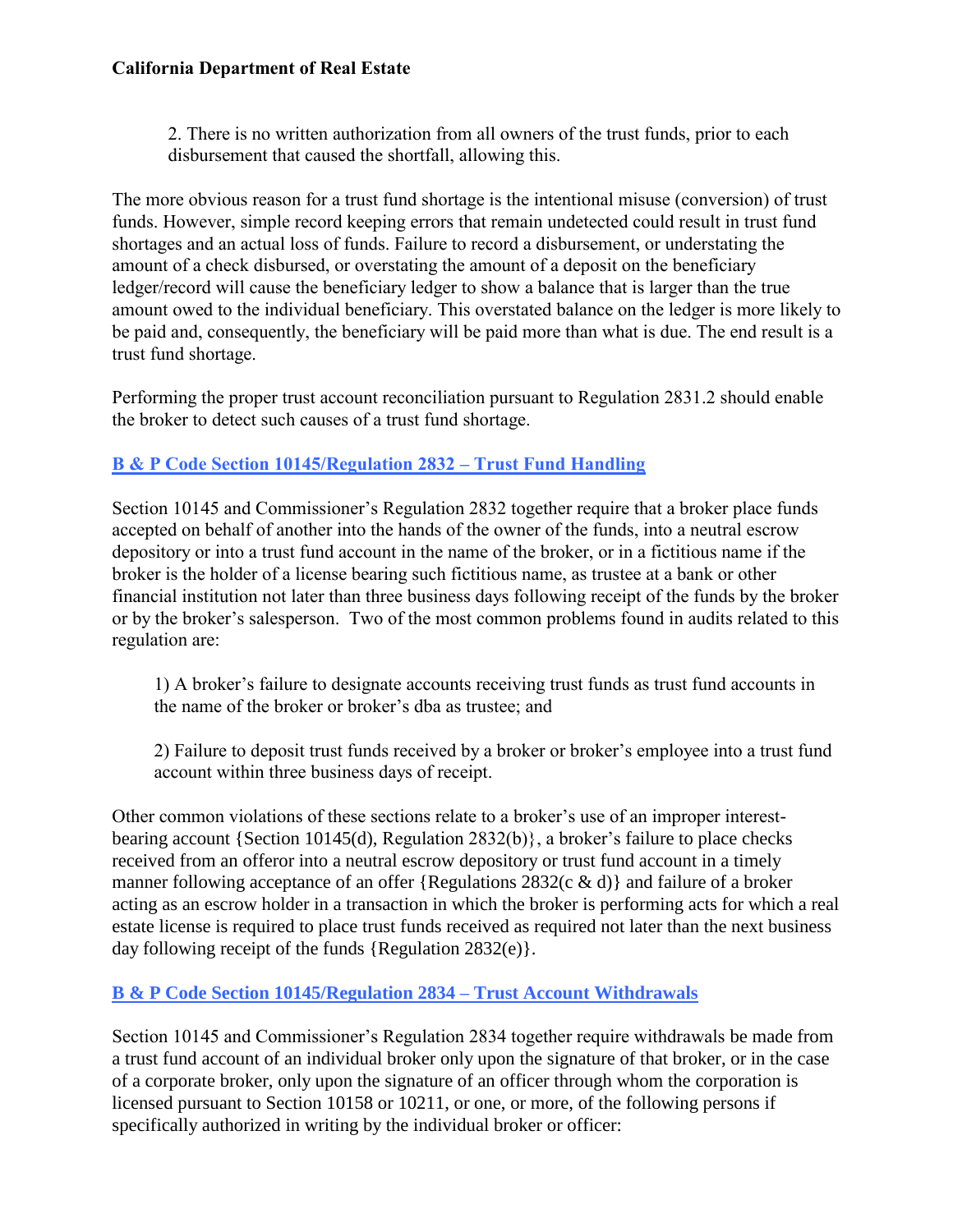(A) A real estate salesperson licensed to the broker.

(B) A person licensed as a broker who has entered into a written agreement pursuant to Section 2726 with the broker.

(C) An unlicensed employee of the individual broker, if the broker has fidelity bond or insurance coverage equal to at least the maximum amount of the trust funds to which the unlicensed employee has access at any time.

The bonds or insurance providing coverage must protect the broker from intentional wrongful acts committed by an employee of that business, including theft, dishonest acts, or forgery. Bonds and insurance providing coverage may be written with a deductible of up to 5 percent of the coverage amount. For bonds and insurance with a deductible, the employing broker shall have evidence of financial responsibility that is sufficient to protect members of the public against a loss subject to the deductible amount.

The evidence of financial responsibility shall include one or more of the following:

(i) Separate bond or insurance coverage adequate to cover the amount of the deductible.

(ii) A cash deposit held in a separate account, apart from other funds of the broker, the broker's employees, or the broker's principals, in a bank or recognized depository in this state adequate to cover the amount of the fidelity bond deductible and held exclusively and solely for the purpose of paying the fidelity bond deductible amount.

(iii) Any other evidence of financial responsibility approved by the commissioner.

A broker or broker-officer is responsible or liable for the handling of trust funds regardless of the existence of any authorization given regarding signature authority.

The most common violations found in audits related to Section 10145 and Regulation 2834 are:

1) The failure of the broker or designated officer to be a signatory on the trust account (this may indicate a supervision problem).

2) Presence of an unlicensed signatory on the trust account who does not have fidelity bond or insurance coverage.

3) Fidelity bond or insurance coverage is inadequate in amount.

4) The failure of the broker or designated officer to give specific written authorization permitting a salesperson, broker or unlicensed person to sign on the trust account.

**B & P Code Section B&P Code Section10145/ B&P Code Section 10176(e)/Regulation 2835 – Commingling**